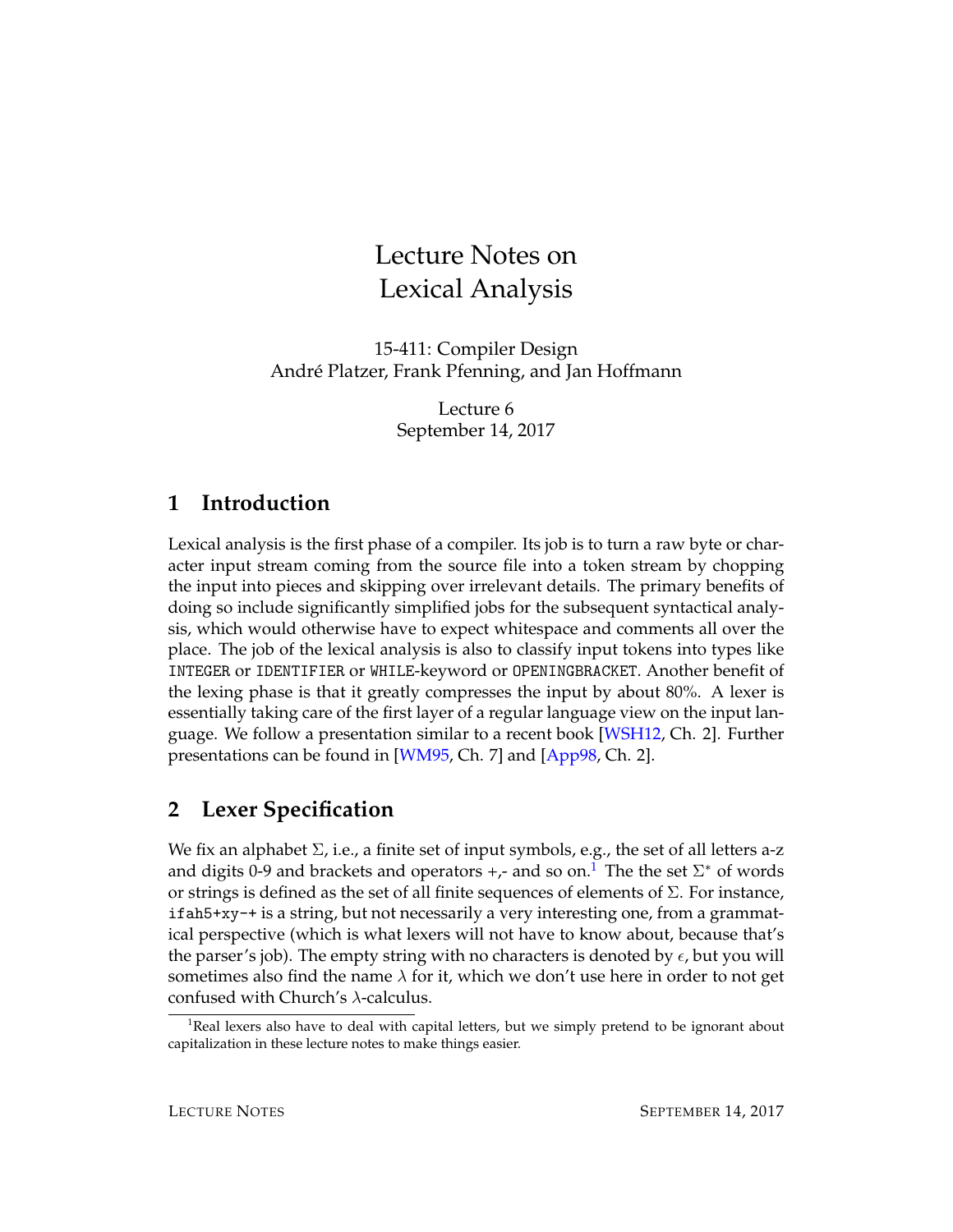A lexer specification has to say what kind of input it accepts and which token type it will associate with a particular input. For example, the fragment 15411 of the input string should be tokenized as an INTEGER. For reasons of representational efficiency, it is a very good idea to specify the input that a lexer accepts by regular expressions. On a side note, regular expressions and their extensions [\[Sal66,](#page-12-3) [Koz97,](#page-12-4) [HKT00,](#page-12-5) [Pla12\]](#page-12-6) actually turn out to be very useful for many purposes.

Regular expressions  $r, s$  are expressions that are recursively built of the following form:

| regex          | matches                                                          |
|----------------|------------------------------------------------------------------|
| $\mathfrak{a}$ | matches the specific character $a$ from the input alphabet       |
| $ a-z $        | matches a character in the specified range of letters $a$ to $z$ |
| $\epsilon$     | matches the empty string                                         |
| r s            | matches a string that matches $r$ or one that matches $s$        |
| rs             | matches a string that can somehow be split into two parts,       |
|                | the first matching $r$ , the second matching $s$                 |
| $r^*$          | matches a string that consists of $n$ parts where each           |
|                | part matches r, for any natural number $n \geq 0$                |

For instance, the set of strings over the alphabet  $\{a, b\}$  with no two or more consecutive a's is described by the regular expression  $b^*(abb^*)^*(a|\epsilon)$ . Other common regular expressions are

|       |                 | regex defined matches                                   |
|-------|-----------------|---------------------------------------------------------|
| $r^+$ | $rr^*$          | matches a string that consists of $n$ parts where each  |
|       |                 | part matches r, for any natural number $n \geq 1$       |
| $r$ ? | $r \varepsilon$ | optionally matches $r$ , i.e., matches the empty string |
|       |                 | or a string matching $r$                                |

To specify a lexical analyzer we can use a sequence of regular expressions along with the token type that they recognize (the last one, LPAREN, for instance, recognizes a single opening parenthesis, whose occurrence on the right hand side we need to quote to distinguish it from brackets used to describe the regular expression, likewise for space):

```
IF \equiv i fGOTO \equiv g \circ t \circFOR \equiv f \, \text{or}IDENTIFIER \equiv [a-z]([a-z] | [0-9])^*INT \equiv [0 - 9][0 - 9]^*REAL \equiv ([0-9][0-9]^*. [0-9]^*)|(. [0-9][0-9]^*)LPAREN \equiv "("ASSIGN \equiv "=""SKIP \equiv " "*
```
In addition, we would say that tokens matching the SKIP whitespace recognizer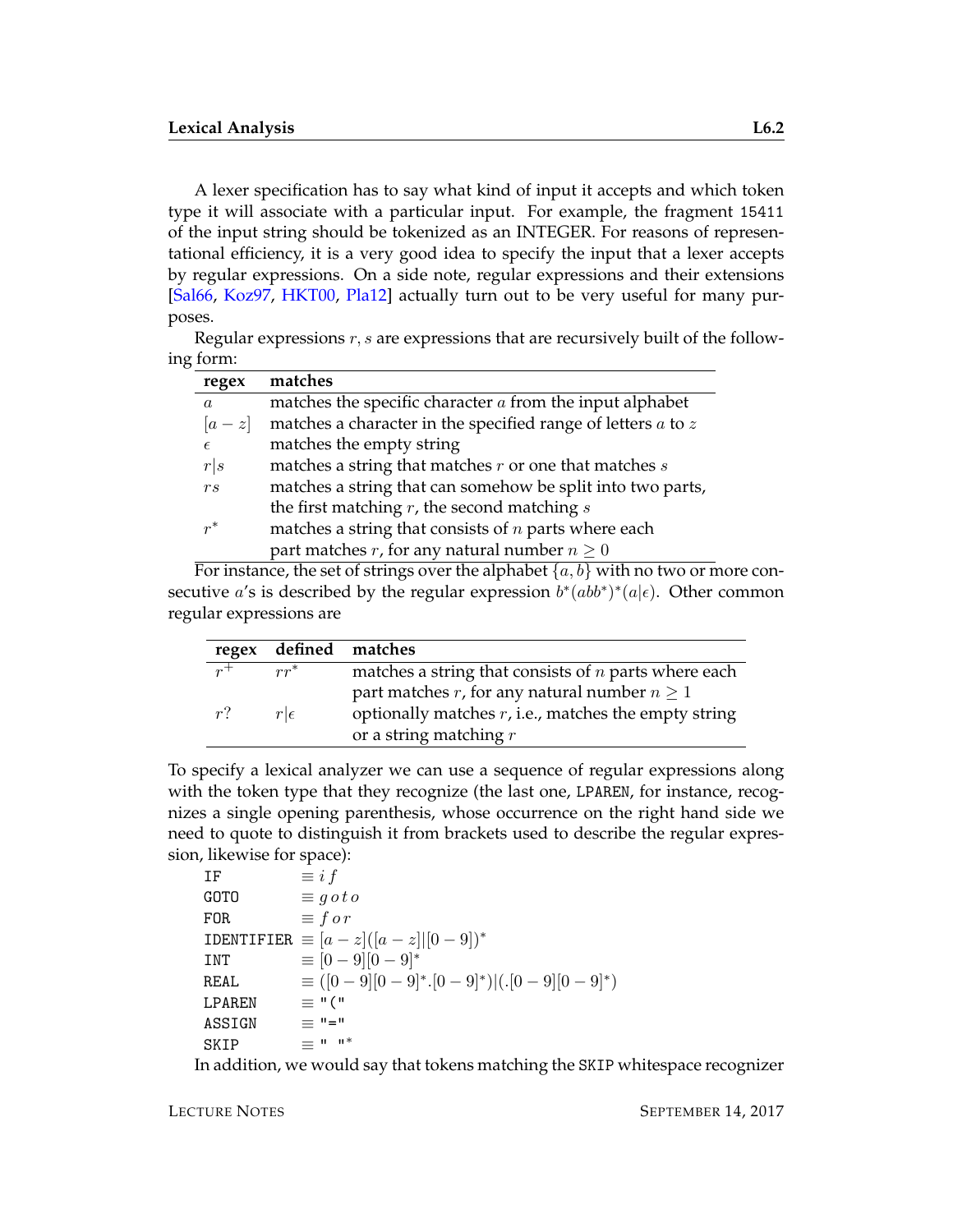are to be skipped and filtered away from the input, because the parser does not want to see whitespace. Likewise with comments. Note, however, that whitespaces and comments are still significant for the lexer because they separate tokens. For example, if xyz gives IF IDENTIFIER, while ifxyz gives IDENTIFIER, even if the SKIP token in between is never shown to the parser.

Regular expressions themselves are not unambiguous for splitting an input stream into a token sequence. The input goto5 could be tokenized as IDENTIFIER or as the sequence GOTO INT. The input sequence if 5 could be tokenized as IF INT or as IDENTIFIER INT.

As disambiguation rule we will use the principle of the *longest possible match*. The longest possible match from the beginning of the input stream will be matched as a token. And if there are still multiple regular expression rules that match the same length, then the first rule with longest match takes precedence over others.

Why do we choose the longest possible match as a disambiguation rule instead of the shortest? The shortest would be easier to implement. But with the shortest match, ifo = ford\_trimotor would be tokenized as IF IDENTIFIER ASSIGN FOR IDENTIFIER and not as IDENTIFIER ASSIGN IDENTIFIER. And, of course, the latter is what one would have meant by assigning the identifier for the 1925 Ford Trimotor aircraft "Tin Goose" to the identified flying object (ifo).

## **3 Lexer Implementation**

Lexers are specified by regular expressions. Classically, however, they are implemented by finite automata.

**Definition 1** *A* finite automaton *for a finite alphabet* Σ *consists of*

- *a finite set* Q *of states,*
- *a set* ∆ ⊆ Q × Σ × Q *of edges from states to states that are labelled by letters from the input alphabet* Σ*. We also allow as a label on an edge, which then means that*  $(q, \epsilon, q')$  is a spontaneous transition from q to  $q'$  that consumes no input.
- *an initial state*  $q_0 \in Q$
- *a set of accepting states*  $F \subseteq Q$ .

*The finite automaton accepts an input string*  $w = a_1 a_2 ... a_k \in \Sigma^*$  *iff there is an*  $n \in \mathbb{N}$ *and a sequence of states*  $q_0, q_1, q_2, \ldots, q_n \in Q$  *where*  $q_0$  *is the initial state and*  $q_n \in F$  *is an accepting state such that*  $(q_{i-1}, a_i, q_i) \in \Delta$  *for all*  $i = 1, \ldots, n$ *.* 

In pictures, this condition corresponds to the existence of a set of edges in the automaton labelled by the appropriate input:

 $q_0 \stackrel{a_1}{\rightarrow} q_1 \stackrel{a_2}{\rightarrow} q_2 \stackrel{a_3}{\rightarrow} q_3 \stackrel{a_4}{\rightarrow} \cdots \stackrel{a_{n-1}}{\rightarrow} q_{n-1} \stackrel{a_n}{\rightarrow} q_n \in F$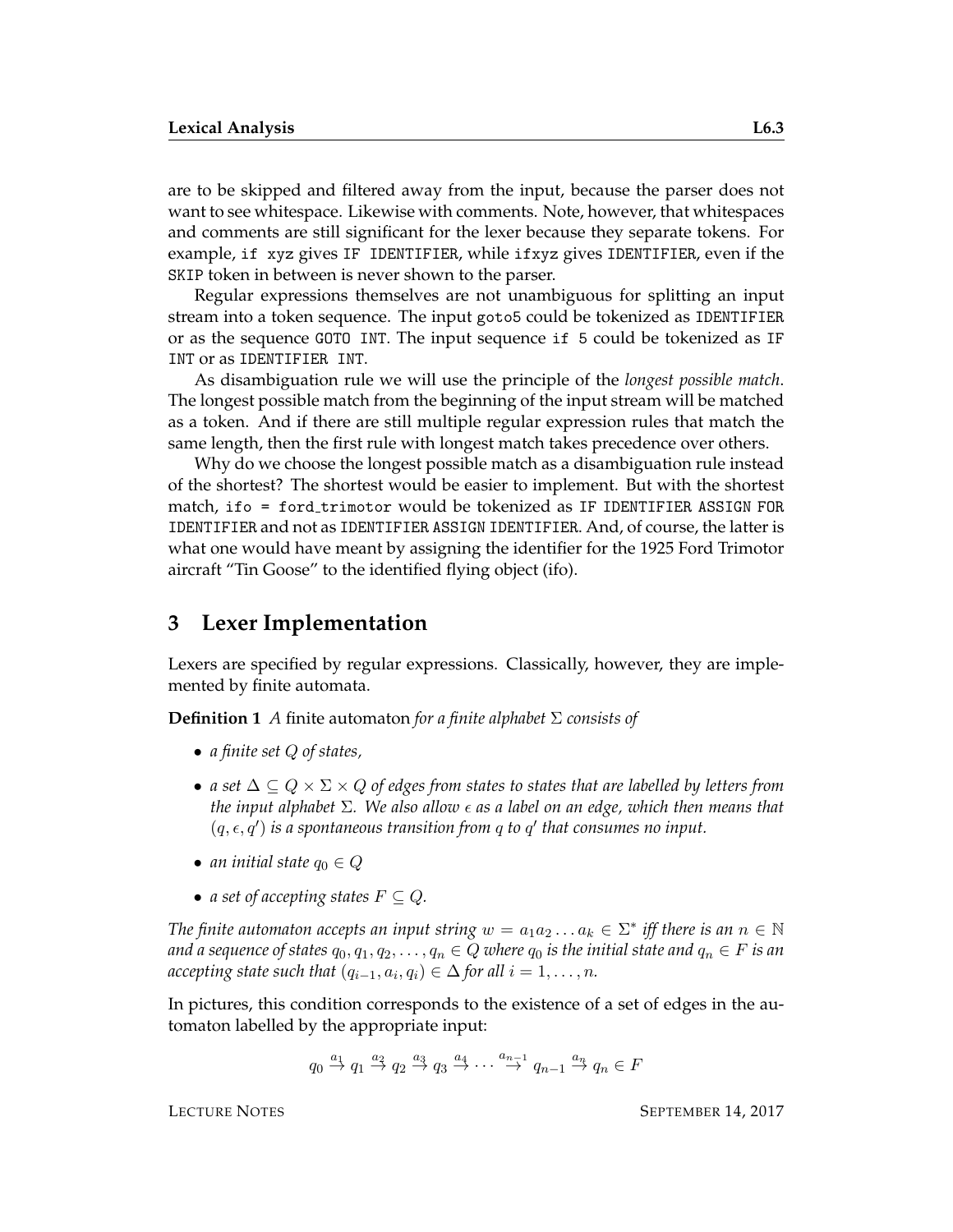As an abbreviation for this situation, we also write  $(q_0, w) \rightarrow^* (q_n, \epsilon)$ . We also write  $(q_{i-1}, a_i w_i) \rightarrow (q_i, w_i)$  when  $(q_{i-1}, a_i, q_i) \in \Delta$ . By that we mean that the automaton, when starting in state  $q_0$  can consume all input of word w with a series of transitions and end up in state  $q_n$  with no remaining input to read ( $\epsilon$ ). For instance, an automaton for accepting REAL numbers is



Of course, when we use this finite automaton to recognize the number 3.1415926 in the input stream  $3.1415926 - 3 + x$ ; if, then we do not only want to know that a token of type REAL has been recognized and that the remaining input is -3+x; if. We also want to know what the value of the token of type REAL has been, so we store it's value along with the token type.

The above automaton is a *deterministic finite automaton* (DFA). At every state and every input there is at most one edge enabling a transition. But in general, finite automata can be *nondeterministic finite automata* (NFA). That is, for the same input, one path may lead to an accepting state while another attempt fails. That can happen when for the same input letter there are multiple transitions from the same state. In particular, in order to be able to work with the longest possible match principle, we have to keep track of the last accepting state and reset back there if the string cannot be accepted anymore. Consider, for instance, the nondeterministic automaton that accepts both REAL and INT and starts of by a nondeterministic choice between the two lexical rules.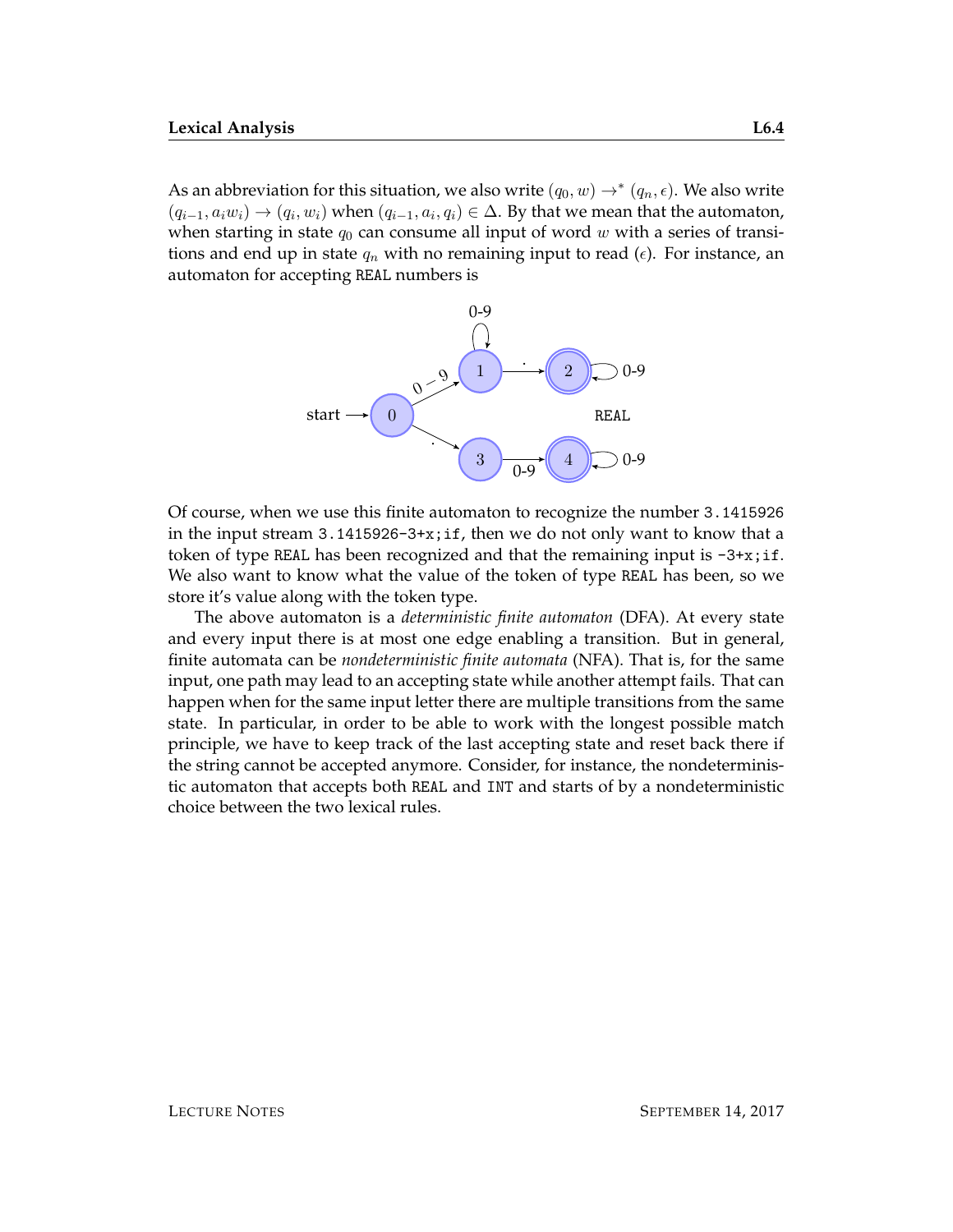

In the beginning, this poor NFA needs to guess which way the future input that he hasn't seen yet will end up. That's hard. But NFAs are quite convenient for specification purposes (just like regular expressions), because the user does not need to worry about these choices.

## <span id="page-4-0"></span>**4 Regular Expressions Nondeterministic Finite Automata**[2](#page-0-1)

Regular expressions are very nice for representing what a lexer is supposed to read. Fortunately, the regular expressions can be converted into a finite automaton (and also backwards, which we will not need here).

For converting a regular expression  $r$  into a nondeterministic finite automaton (NFA), we define a recursive procedure. We start with an extended NFA that still has regular expressions as input labels on the edges.



Then we successively transform edges that still have regular expressions as improper input labels by their defining automata patterns. That is, whenever we find a regular expression on an edge that is not just a single letter from the input alphabet then we use the transformation rule to get rid of it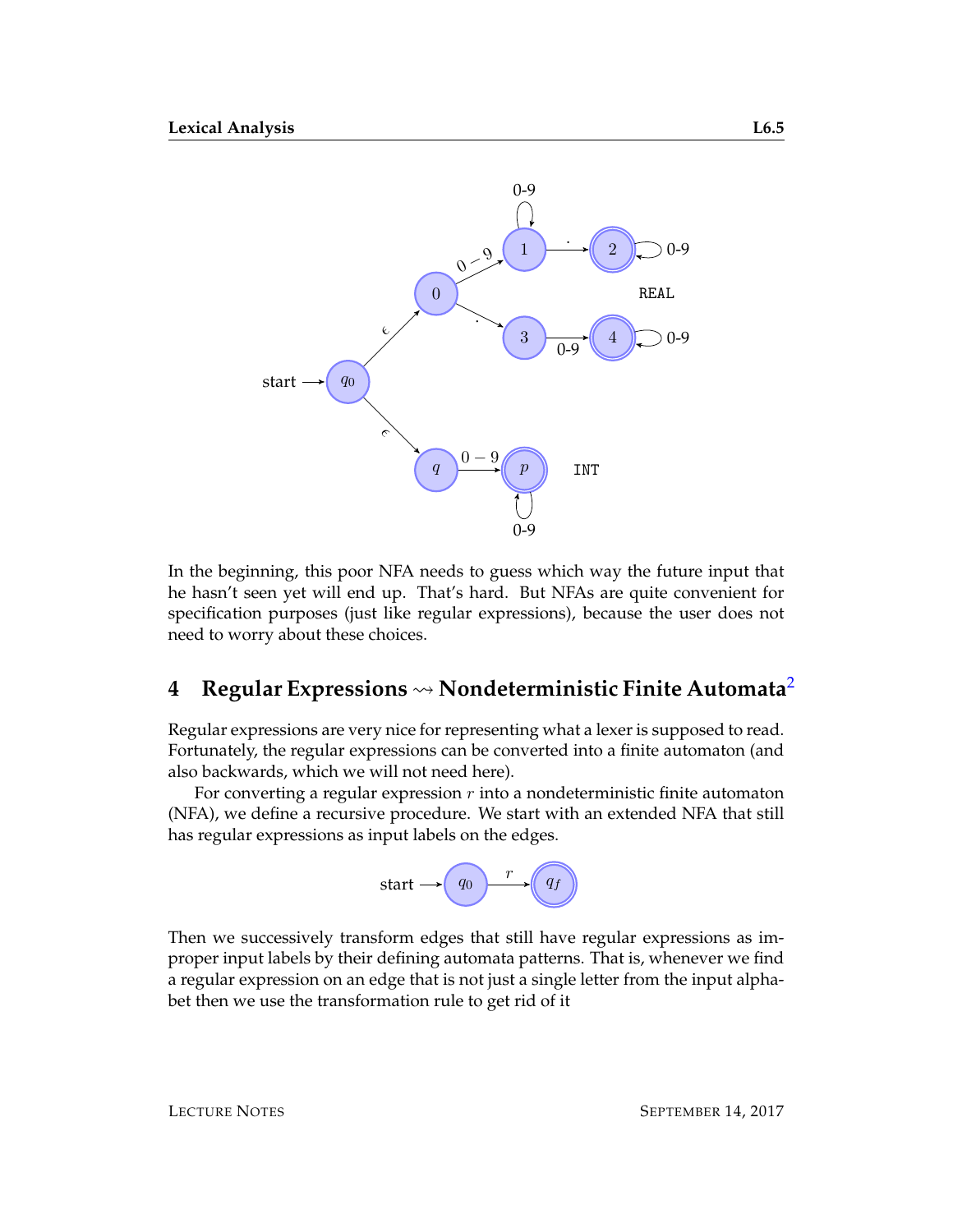

When applying the rule we match on the pattern on the left in the current candidate for an NFA and replace it by the right, introducing new states  $q_1, q_2$  as necessary.

# **5** Nondeterministic Finite Automata  $\rightsquigarrow$  Deterministic Finite **Automata**[3](#page-0-1)

The conversion from regular expressions to NFAs is quite simple. NFAs are convenient for specification purposes, but bad for implementation. It is easy to implement a DFA, however. We just store the current state in a program variable, initialized to  $q_0$ , and depending on the next input character, we transition to the next state according to the transition table  $\Delta$ . Whenever there is an accepting state, we notice that this would be a token that we recognized. But in order to find the longest possible match, we still keep going. If we ultimately find an input character that is not recognized or accepted, then we just backtrack to the last possible match that we have remembered (and unconsume the input characters we have read from the input stream so far). But how would we implement an NFA? There are so many choices that we do not know which one to choose. There is no canonical last accepting choice in an NFA even.

What we could do to implement an NFA is to follow the input like in a DFA implementation, but whenever there is a choice, we follow all options at once. That will branch quickly and will require us to do a lot of work at once, which is inefficient. Nevertheless, it gives us the right intuition about what has to be done. We just need to turn it around and follow the same principle in a precomputation step instead of at runtime. We follow all options and keep the set of choices of where we could be around.

This is the principle behind the *powerset construction* that turns an NFA into a DFA by following all options at once. That is, instead of a single state, we now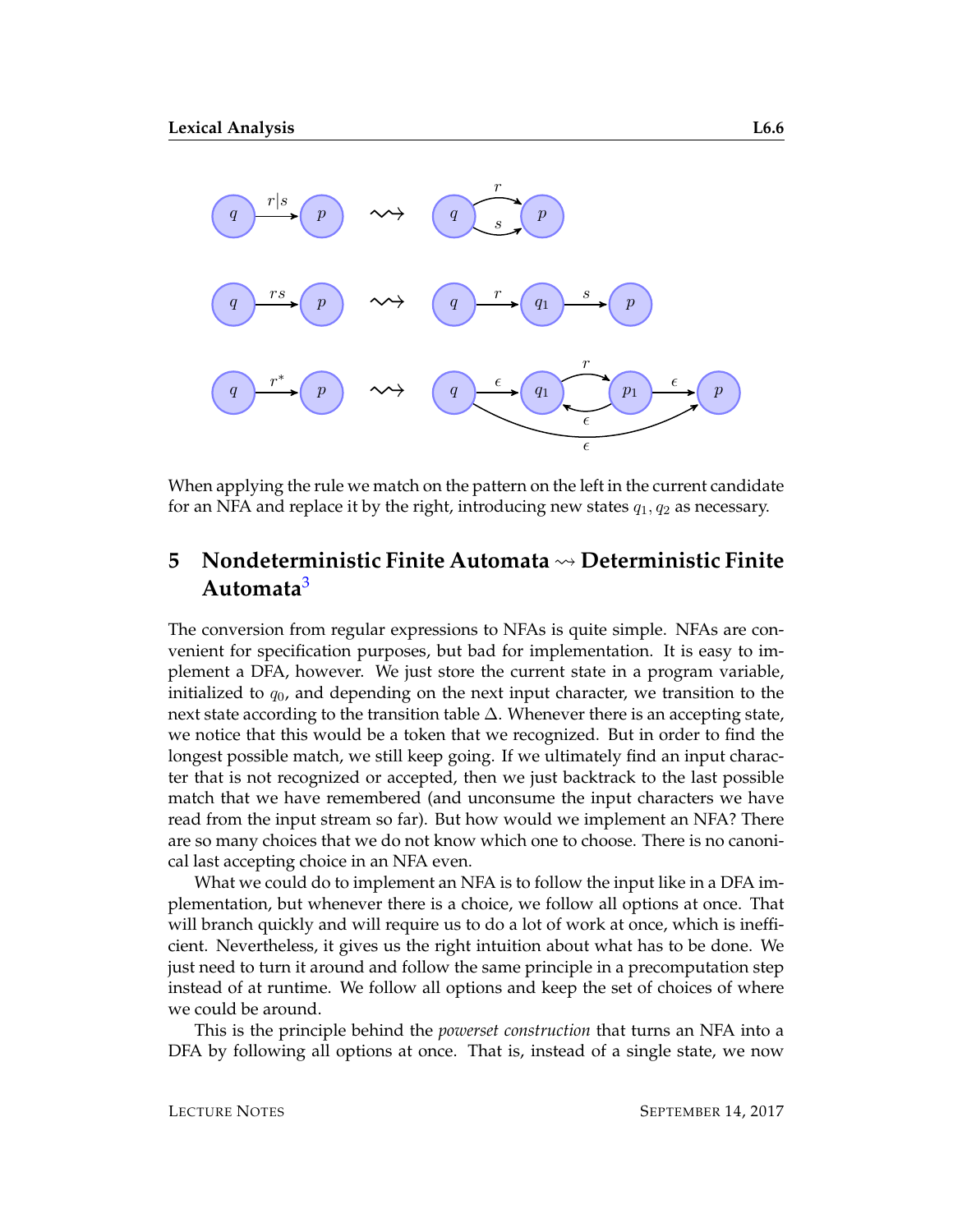consider the set of states in which we could be. We, of course, want to start in the initial powerset state  ${q_0}$  that only consists of the single initial state  $q_0$ . But, first we have to follow all possible  $\epsilon$ -transitions that lead us from  $q_0$  to other states. When  $S \subseteq Q$  is a set of states, we define  $Cl^{\epsilon}(S)$  to be the  $\epsilon$ -closure of  $S$ , i.e., the set of states we can go to by following arbitrarily many  $\epsilon$ -transitions from states of S, which do not consume any input.

$$
Cl^{\epsilon}(S) := \bigcup_{q \in S} \{q' \; : \; (q, \epsilon) \to^* (q', \epsilon) \}
$$

Now from a set of states  $S \subseteq Q$  we make a transition, say with input letter a and figure out the set of all states to which we could get to by following  $a$ -transitions from any of the S states, again following  $\epsilon$ -transitions:

$$
N(S, a) := Cl^{\epsilon}(\{q' \in Q \ : \ (q, a) \to (q', \varepsilon) \text{ and } q \in S\})
$$

The condition  $(q, a) \rightarrow (q', \varepsilon)$  is equivalent to  $(q, a, q') \in \Delta$ . We can summarize all these transitions by just a single a-transition from S to successor  $N(S, a)$ . Repeating this process results in a DFA that accepts exactly the same language as the original NFA. The complexity of the algorithm could be exponential, though, because there are exponentially many states in the powerset that we could end up using during the DFA construction.

**Definition 2 (NFA**  $\sim$  **<b>DFA**) *Given an NFA* finite automaton ( $Q$ ,  $\Delta$ ,  $q_0$ ,  $F$ ), the corresponding DFA  $(Q', \Delta', q_0', F')$  accepting the same language is defined by

- $\bullet \ \ Q'$  is a subset of the sets of all subsets of  $Q$ , i.e., a part of the powerset  $Q' \subseteq 2^Q$
- $\Delta' := \{ (S, a, N(S, a)) : a \in \Sigma \}.$
- $q'_0 := Cl^{\epsilon}(q_0)$
- $F' := \{ S \subseteq Q : S \cap F \neq \emptyset \}$

After turning the NFA into a DFA, we can directly implement it to recognize tokens from the input stream.

It should be noted that there are direct ways of obtaining DFAs from regular expressions, without going through the construction of NFAs. Those techniques are very algebraic and elegant using Brzozowski derivatives [\[Brz64\]](#page-12-7).

#### **6 Minimizing Deterministic Finite Automata**

Another operation that is often done by lexer generator tools is to minimize the resulting DFA by merging states and reducing the number of states and transitions in the automaton.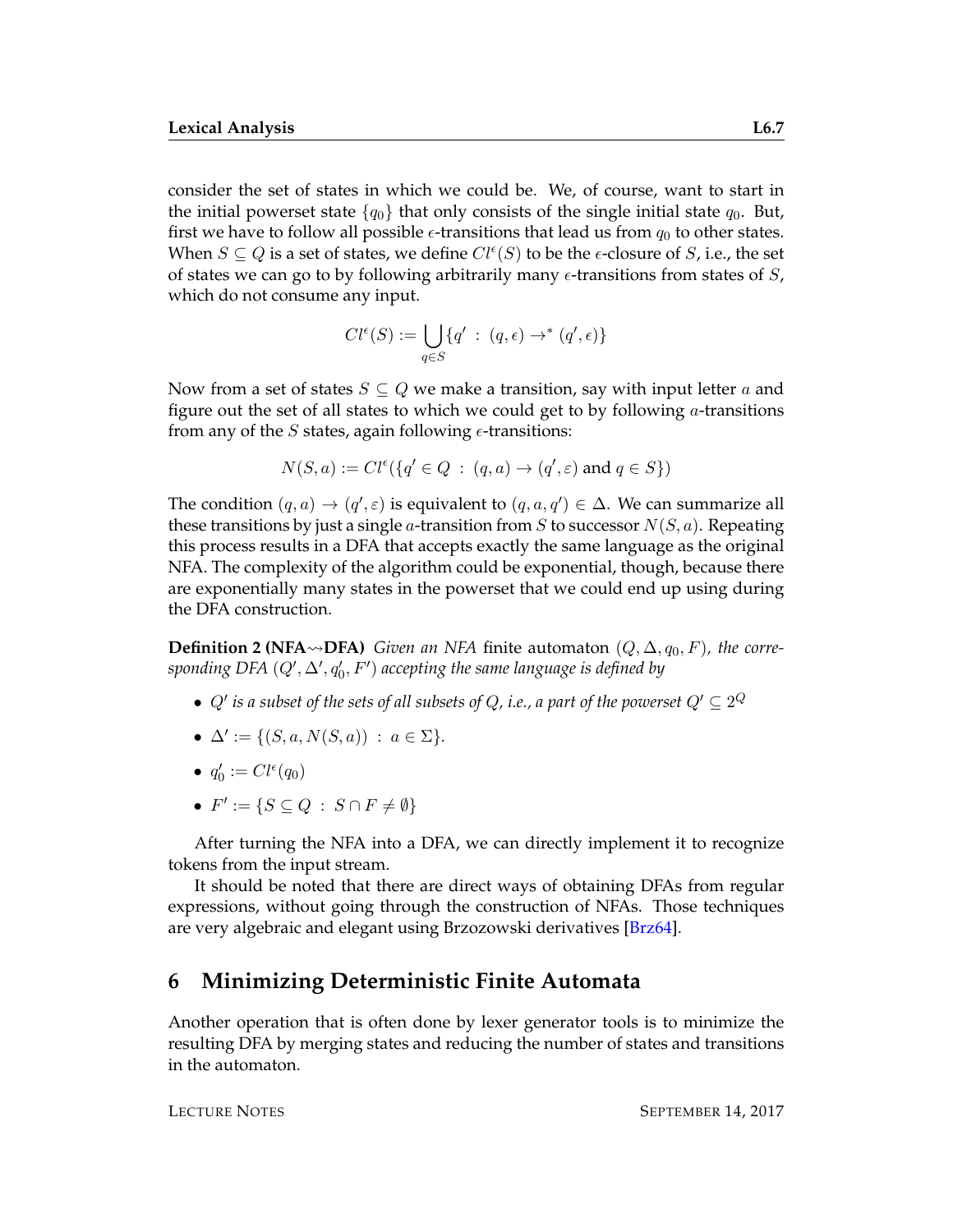*Algorithm:* Minimizing a DFA *Input:* A DFA  $A = (Q, \Delta, q_0, F)$ . *Output:* Minimal DFA  $A' = (Q', \Delta', q'_0, F')$ . *1)* Create a table with all pairs  $\{q, q'\} \subseteq Q$  so that  $q \neq q'$ *2)* Mark all pairs  $\{q, q'\}$  with  $q \in F$  and  $q \notin F$  (or the other way around) *3)* For every pair  $\{q, q'\}$  that is not marked: if  $\{\Delta(q, a), \Delta(q', a)\}\$ is marked for some  $a \in \Sigma$  then mark  $\{q, q'\}$ 

*4)* If no pairs can be marked anymore combine all unmarked state pairs in A to derive  $A'$ .

The runtime of the algorithm is  $O(|Q|^2)$  if implemented efficiently. It is not immediately clear why the algorithm computes a minimal DFA. A proof and more explanations can be found in textbooks on regular languages.

# **7 Regular Expression Deterministic Finite Automata**

*This section has not been covered in lecture in Fall 2017. Feel free to skip it.*

It turns out that there is a very elegant and purely algebraic way of directly translating regular expressions into DFAs without having to go through explicit automata construction, determinization, and possibly minimization. This algebraic approach uses Brzozowski derivatives [\[Brz64\]](#page-12-7) and *Antimirov's partial derivatives* [\[Ant96\]](#page-12-8). For this, we identify regular expressions by the set of words that they match. So instead of saying that regular expression  $r$  matches the word  $w$ , we simply write  $w \in r$ .

Moreover, we can keep the calculations more intutitive if we use the following alternative notations for regular expressions:

|  |                | empty string        | $(\epsilon)$ |
|--|----------------|---------------------|--------------|
|  | $r \cdot s$    | concatenation       | (r s)        |
|  | 0              | no string           | V)           |
|  |                | $r + s$ alternation | (r   s)      |
|  | $\overline{a}$ | character           |              |
|  | $r^*$          | replication         |              |

We note a few useful identities which can be seen by expanding the regular expres-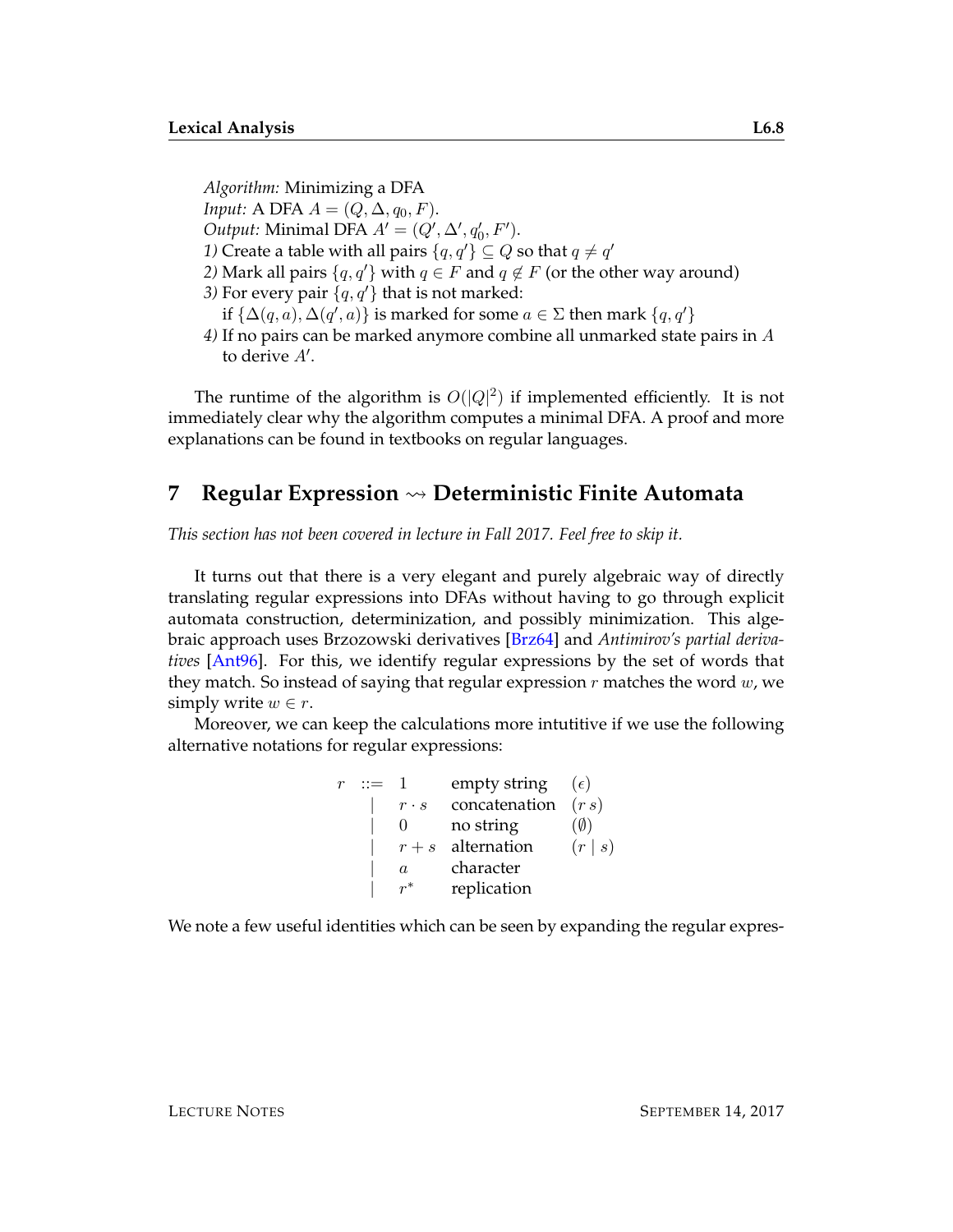sion to their definitions, and which (partially) justify the notational choice.

$$
1 \cdot r = r \cdot 1 = r
$$
  
\n
$$
(r \cdot s) \cdot t = r \cdot (s \cdot t)
$$
  
\n
$$
0 + r = r + 0 = r
$$
  
\n
$$
(r + s) + t = r + (s + t)
$$
  
\n
$$
r + s = s + r
$$
  
\n
$$
r + r = r
$$
  
\n
$$
0 \cdot r = r \cdot 0 = 0
$$
  
\n
$$
(r + s) \cdot t = r \cdot t + s \cdot t
$$
  
\n
$$
r \cdot (s + t) = r \cdot s + r \cdot t
$$
  
\n
$$
r^* = 1 + r \cdot r^*
$$

The derivative,  $D_a(r)$  of a regular expression r by alphabet letter a is defined as

$$
D_a(r) = \{w \mid aw \in r\}
$$

The derivative represents the set of continuations after letter  $a$  that the regular expression r can match.

The derivative of a regular expression can be computed syntactically in a very similar way as the usual derivatives of functions. The result is a regular expression.

$$
D_a(1) = 0\nD_a(r \cdot s) = D_a(r) \cdot s + \delta(r) \cdot D_a(s)\nD_a(0) = 0\nD_a(r+s) = D_a(r) + D_a(s)\nD_a(a) = 1\nD_a(b) = 0\nD_a(r^*) = D_a(r) \cdot r^*
$$

The most interesting case is  $D_a(r \cdot s)$ . There are two possibilities: r might contain the empty string, in which case  $D_a(r \cdot s)$  would contain  $D_a(s)$ . If not, then it is only  $D_a(r) \cdot s$ . We encode this using a new function  $\delta(r)$  specified as follows:

$$
\delta(r) = \begin{cases} 1 & \text{if } \epsilon \in r \\ 0 & \text{otherwise} \end{cases}
$$

This operator can be computed entirely syntactically as well

$$
\begin{array}{rcl} \delta(1) & = & 1 \\ \delta(r \cdot s) & = & \delta(r) \cdot \delta(s) \\ \delta(0) & = & 0 \\ \delta(r+s) & = & \delta(r) + \delta(s) \\ \delta(a) & = & 0 \\ \delta(r^*) & = & 1 \end{array}
$$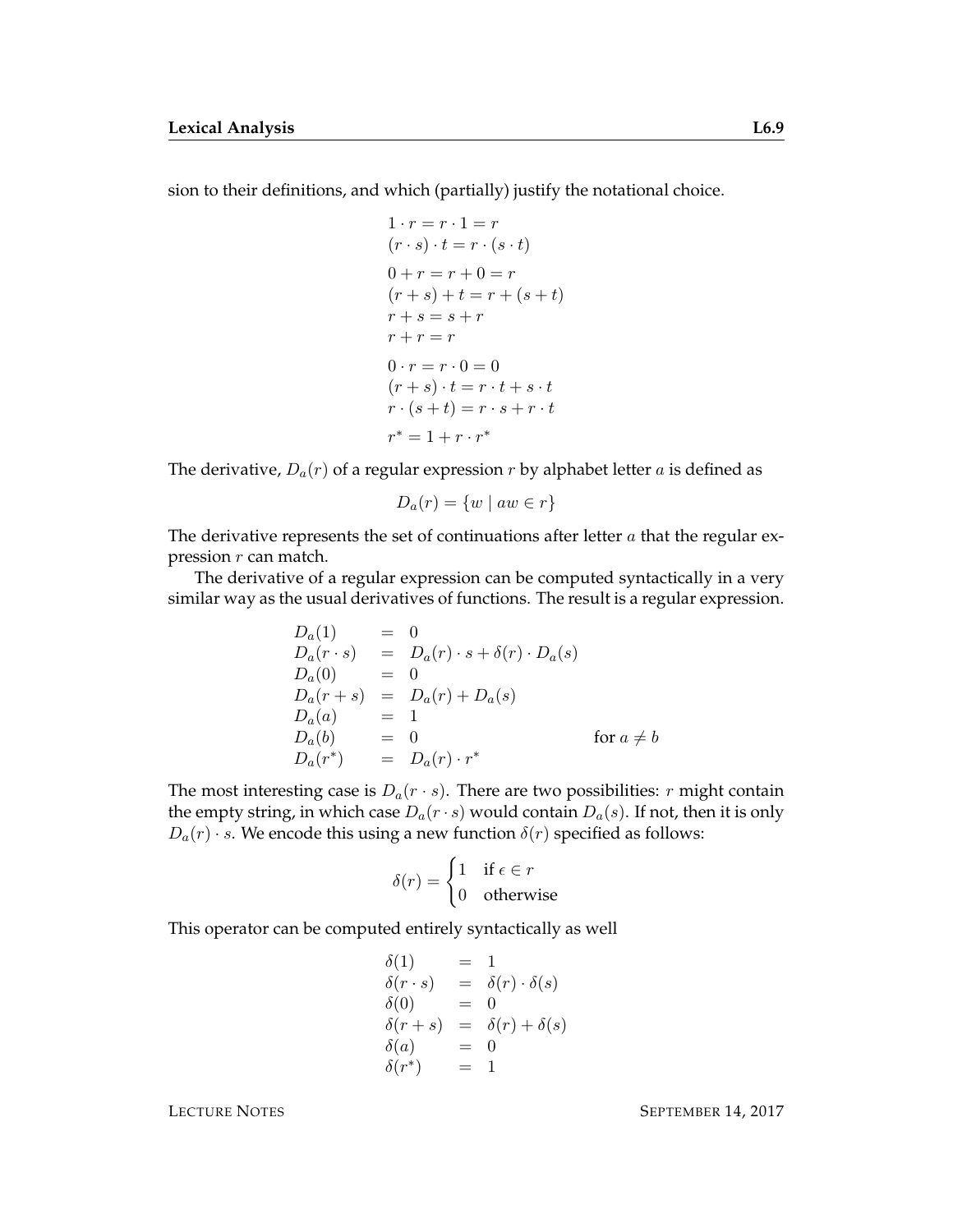We see that  $D_a(r) = s$  for some regular expression s, because it is defined inductively on the structure of  $r$ . This looks similar to the standard derivative of functions, with the primary difference begin the occurrence of the operation  $\delta(r)$ .

For ordinary functions, higher derivatives can be defined by deriving multiple times. The same thing makes sense for derivatives of regular expressions where we define  $D_w(r)$  for a word w by a simple inductive definition on w in which we derive successively by the next letter:

$$
D_{\epsilon}(r) = r
$$
  
\n
$$
D_{wa}(r) = D_a(D_w(r))
$$

A number of very interesting theoretical and practical results can be proved about Brzozowski derivatives and their extensions. Here we only show how an automaton can be constructed systematically using successive derivatives. It can be shown that this process terminates.

The idea is that  $D_a(r)$  represents the "remainder" regular expression of r after input a has been read. Thus, there is a transition with input  $\alpha$  from the state  $r$  to the state  $D_a(r)$ . We simply use regular expressions as the states of an automaton (not as their actions like in Section [4\)](#page-4-0).

As an example, consider the regular expression  $r = a \cdot (b + a)^* \cdot b$ . Thus, we construct a DFA for it by starting from a state  $D_1(r) = r$  and successively following all letters  $a_1$  to states  $D_{a_1}(r)$  and then on following all letters  $a_2$  to states  $D_{a_1a_2}(r)$ and so on. The states where the regular expression matches the empty word  $\epsilon$  are the ones that are final states, that is, state s is final iff  $\delta(s) = 1$ . In fact, it can be shown that  $w \in r$  iff  $\delta(d_w(r)) = 1$ .

Let's calculate some partial derivatives.

$$
D_a(r) = D_a(a \cdot (b + a)^* \cdot b)
$$
  
\n
$$
= D_a(a) \cdot (b + a)^* \cdot b + \delta(a) \cdot D_a((b + a)^* \cdot b)
$$
  
\n
$$
= 1 \cdot (b + a)^* \cdot b + 0 \cdot D_a((b + a)^* \cdot b)
$$
  
\n
$$
= (b + a)^* \cdot b
$$
  
\n
$$
D_b(r) = D_b(a \cdot (b + a)^* \cdot b)
$$
  
\n
$$
= D_b(a) \cdot (b + a)^* \cdot b + \delta(a) \cdot D_b((b + a)^* \cdot b)
$$
  
\n
$$
= 0 \cdot (b + a)^* \cdot b + 0 \cdot D_b((b + a)^* \cdot b)
$$
  
\n
$$
= 0
$$
  
\n
$$
D_a((b + a)^* \cdot b) = D_a((b + a)^*) \cdot b + \delta((b + a)^* \cdot b) \cdot D_a(b)
$$
  
\n
$$
= D_a(b + a) \cdot (b + a)^* \cdot b + 1 \cdot 0
$$
  
\n
$$
= (D_a(b) + D_a(b)) \cdot (b + a)^* \cdot b
$$
  
\n
$$
= (0 + 1) \cdot (b + a)^* \cdot b
$$
  
\n
$$
= (b + a)^* \cdot b
$$
  
\n
$$
D_b((b + a)^* \cdot b) = D_b((b + a)^*) \cdot b + \delta((b + a)^* \cdot b) \cdot D_b(b)
$$
  
\n
$$
= D_b(b + a) \cdot (b + a)^* \cdot b + 1 \cdot 1
$$
  
\n
$$
= (b + a)^* \cdot b + 1
$$

LECTURE NOTES SEPTEMBER 14, 2017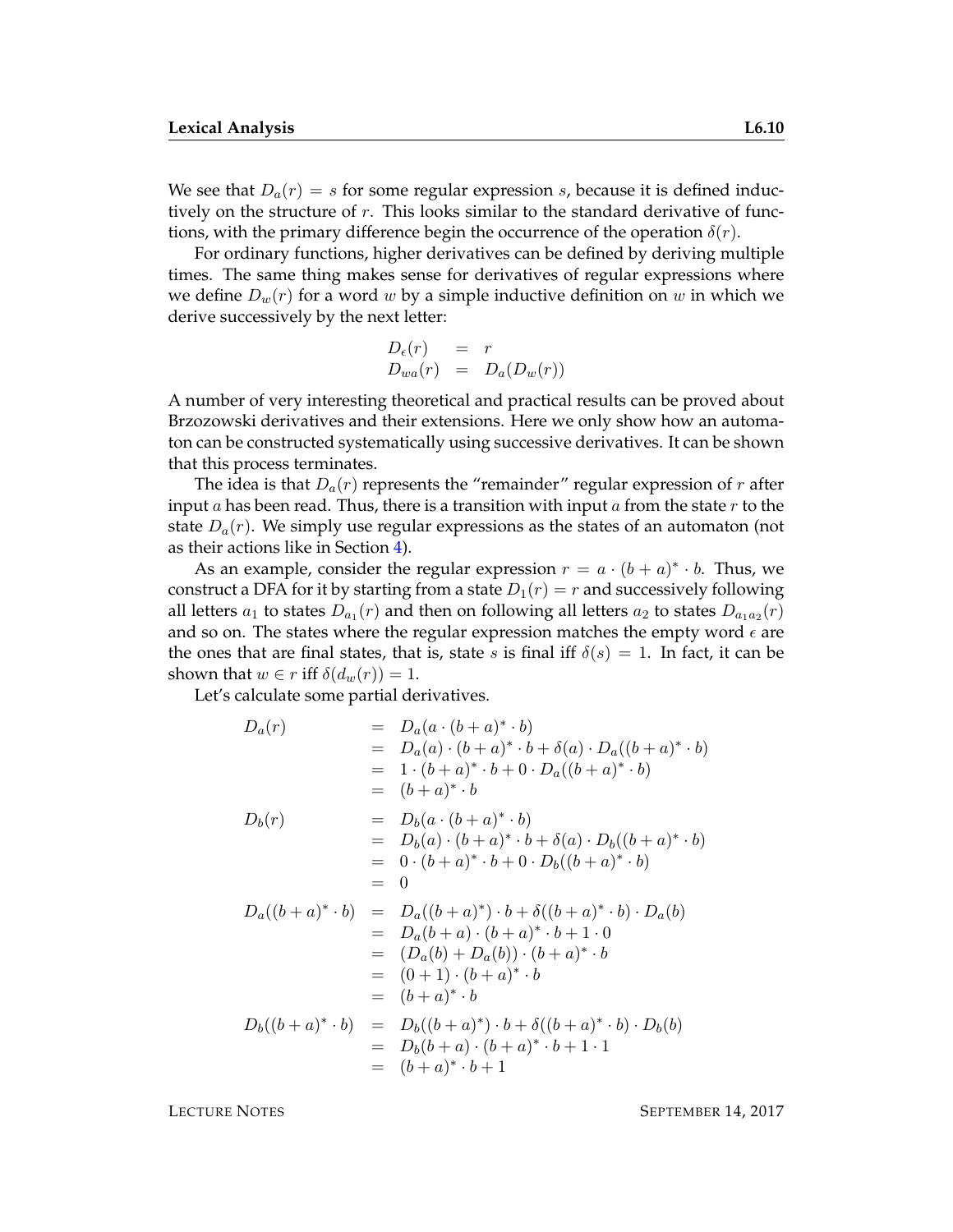At this point we have already calculated the four necessary states of the automaton. You may confirm that:

$$
D_a(0) = 0\nD_b(0) = 0\nD_b((b+a)^* \cdot b + 1) = (b+a)^* \cdot b + 1\nD_a((b+a)^* \cdot b + 1) = (b+a)^* \cdot b
$$

to obtain the last two transitions. Note that we have to apply algebraic identities in order to obtain as few states as possible. Also, the only accepting state is the last one we calculated:

$$
\begin{array}{rcl}\n\delta(r) & = & 0 \\
\delta(0) & = & 0 \\
\delta((b+a)^* \cdot b) & = & 0 \\
\delta((b+a)^* \cdot b + 1) & = & 1\n\end{array}
$$

The tabular version of the resulting automota is as shown below with  $D_{ab}$  begin the only accepting state.

| state                               |                | $input$   next state |
|-------------------------------------|----------------|----------------------|
| $D_1(r)=r$                          | $\overline{a}$ | $D_a$                |
| $D_1(r)=r$                          | b              | $D_{h}$              |
| $D_a(r) = (b+a)^* \cdot b$          | $\overline{a}$ | $D_a$                |
| $D_a(r) = (b+a)^* \cdot b$          | h              | $D_{ab}$             |
| $D_{ab}(r) = (b+a)^{*} \cdot b + 1$ | $\overline{a}$ | $D_a$                |
| $D_{ab}(r) = (b+a)^{*} \cdot b + 1$ |                |                      |
| $D_b(r)=0$                          | $\overline{a}$ |                      |
| $D_h(r)=0$                          | h              |                      |

In diagrammatic form:



LECTURE NOTES SEPTEMBER 14, 2017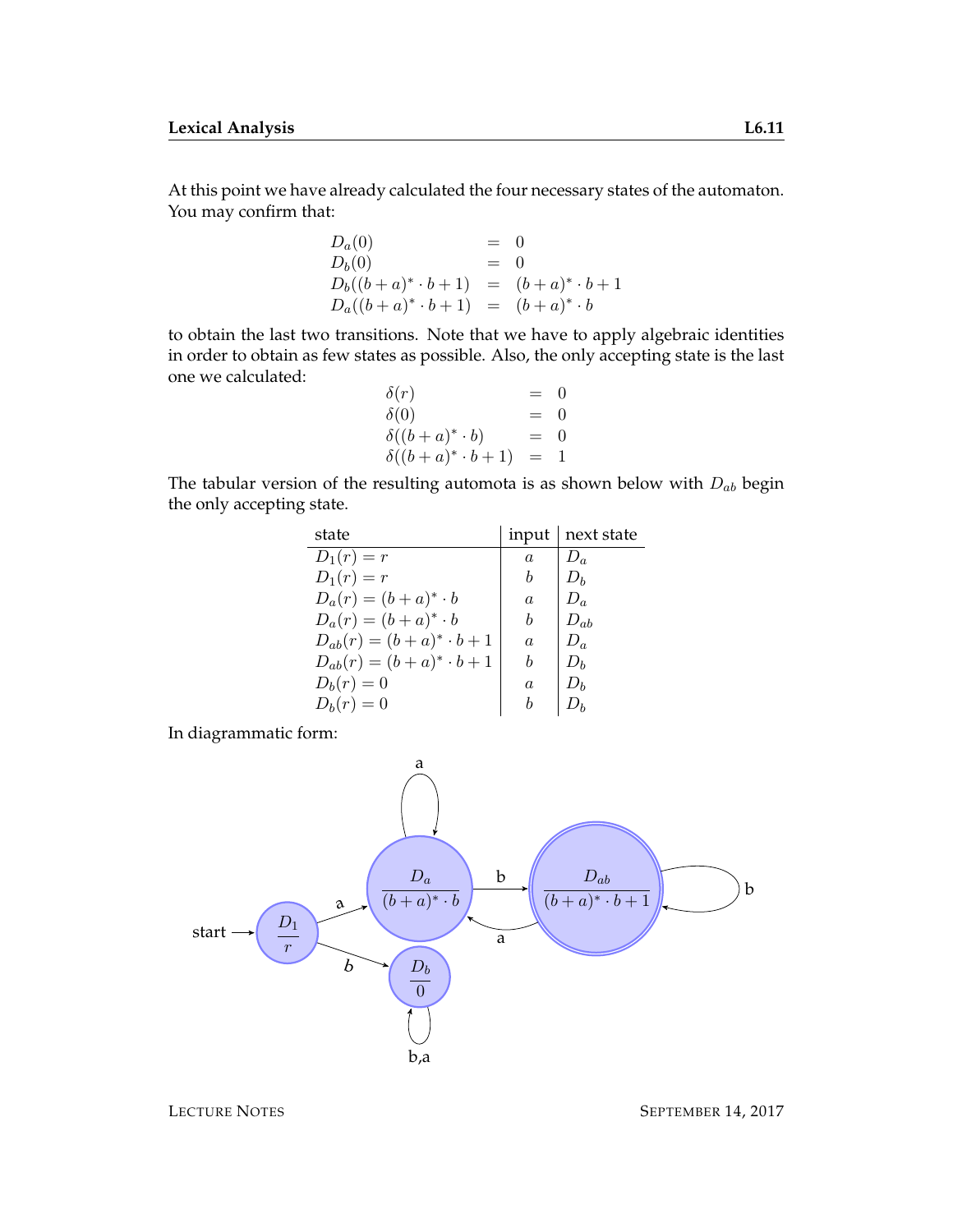In this automaton graph, we use the notation  $D_w$  $\frac{w}{s}$  to say that  $D_w(r) = s$ . It can also be shown that every regular expression can be written in the following linear form

$$
r = \delta(r) + \sum_{a \in \Sigma} a D_a(r)
$$

#### **8 Summary**

Lexical analysis reduces the complexity of subsequent syntactical analysis by first dividing the raw input stream up into a shorter sequence of tokens, each classified by its type (INT, IDENTIFIER, REAL, IF, ...). The lexer also filters out irrelevant whitespace and comments from the input stream so that the parser does not have to deal with that anymore. The steps for generating a lexer are

- 1. Specify the token types to be recognized from the input stream by a sequence of regular expressions
- 2. Bear in mind that the longest possible match rule applies and the first production that matches longest takes precedence.
- 3. Lexical analysis is implemented by DFA.
- 4. Convert the regular expressions into NFAs (or directly into DFAs using derivatives).
- 5. Join them into a master NFA that chooses between the NFAs for each regular expression by a spontaneous  $\epsilon$ -transition
- 6. Determinize the NFA into a DFA
- 7. Optional: minimize the DFA for space
- 8. Implement the DFA for a recognizer. Respect the longest possible match rule by storing the last accepted token and backtracking the input to this one if the DFA run cannot otherwise complete.

#### **Questions**

- 1. Why do compilers have a lexing phase? Why not just do without it?
- 2. Should a lexer return whitespaces and comments?
- 3. Why do we categorize tokens into token classes, instead of just working with the particular piece of the input string they represent?